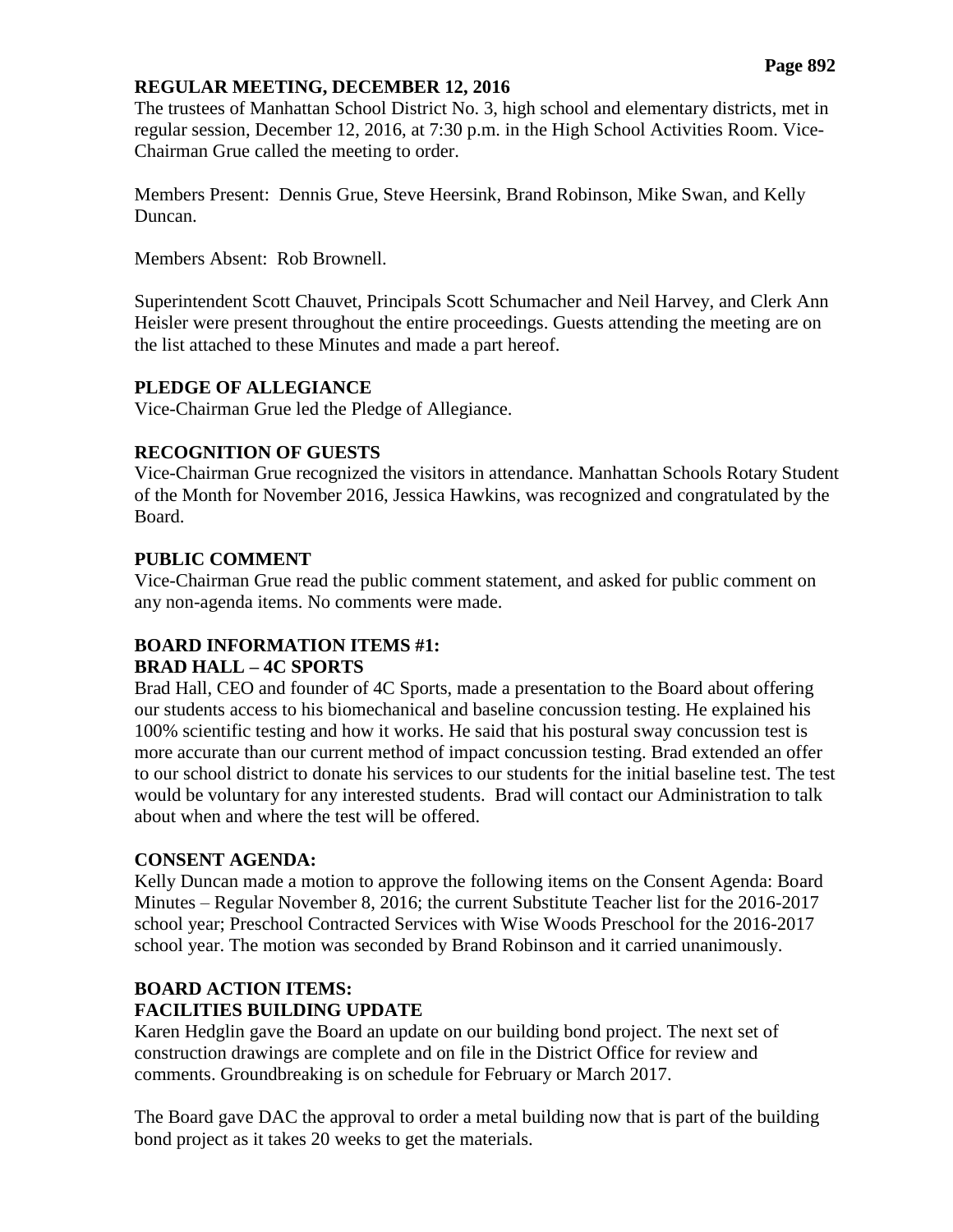After discussion, Mike Swan moved to approve the Commissioning Agent Authority Agreement with McKinstry Essention for Commissioning Services in the amount of \$59,745 for the Manhattan High School Addition and Elementary Renovation Project. Steve Heersink seconded the motion, which carried with no dissenting votes. The approved Commissioning Authority Agreement with McKinstry is attached to these Minutes and made a part hereof.

Bridget Ekstrom, D.A. Davidson & Co., reviewed the results of the second bond issuance from the December 12, 2016, sale of \$3,575,000 General Obligation School Building Bonds, Series 2017, in the Manhattan High School District. Of the total authorized amount of \$12,400,000 approved at the June 28, 2016, bond election for the High School District, the first issue was completed in the amount of \$8,825,000 on September 12, 2016. The term of the second tax-exempt bond issuance is 20-years with a final maturity on July 1, 2036. The bond money proceeds will be received into our High School Building Fund at closing on January 4, 2017. Also, as part of the financing process, the school district received a credit rating of "A+" from Standard & Poor's rating service. The Bond Purchase Agreement, signed on December 12, 2016, at 12:20 p.m. by the Bond Financing Committee, is attached to these Minutes and made a part hereof.

Kelly Duncan moved to approve the Manhattan High School District No. 3 "RESOLUTION RELATING TO \$3,575,000 GENERAL OBLIGATION SCHOOL BUILDING BONDS, SERIES 2017; FIXING THE FORM AND DETAILS, MAKING COVENANTS WITH RESPECT THERETO, AUTHORIZING THE EXECUTION AND DELIVERY AND LEVYING TAXES FOR THE PAYMENT THEREOF". The motion was seconded by Steve Heersink and it carried with no dissenting votes.

The Manhattan High School District No. 3 CERTIFICATE AS TO RESOLUTION AND ADOPTING VOTE is attached to these Minutes and made a part hereof.

Steve Heersink moved to approve the Dorsey & Whitney Engagement Letter dated November 7, 2016, for bond counsel services in regards to the 3.575M High School General Obligation School Building Bonds, Series 2017. Brand Robinson seconded the motion, which carried unanimously. The Engagement Letter and Acknowledgment are attached to these Minutes and made a part hereof.

Superintendent Chauvet told the Board that after many months of trying to find a buyer for the old boiler from the Elementary School, it has been decided to scrap it for money after being on the school district obsolete property list.

#### **PERSONNEL**

The hiring of both an Assistant JH Boys Basketball coach and a Custodial helper has been tabled until next month.

#### **RESOLUTION TO ADOPT ELEMENTARY GENERAL FUND BUDGET AMENDMENT**

Due to an unanticipated enrollment increase, Mike Swan made a motion to approve a Resolution to adopt an Elementary School General Fund Budget Amendment in the amount of \$22,560.41 as proposed. Kelly Duncan seconded the motion and it carried unanimously. The adopted Elementary School General Fund Budget Amendment Resolution is attached to these Minutes and made a part hereof.